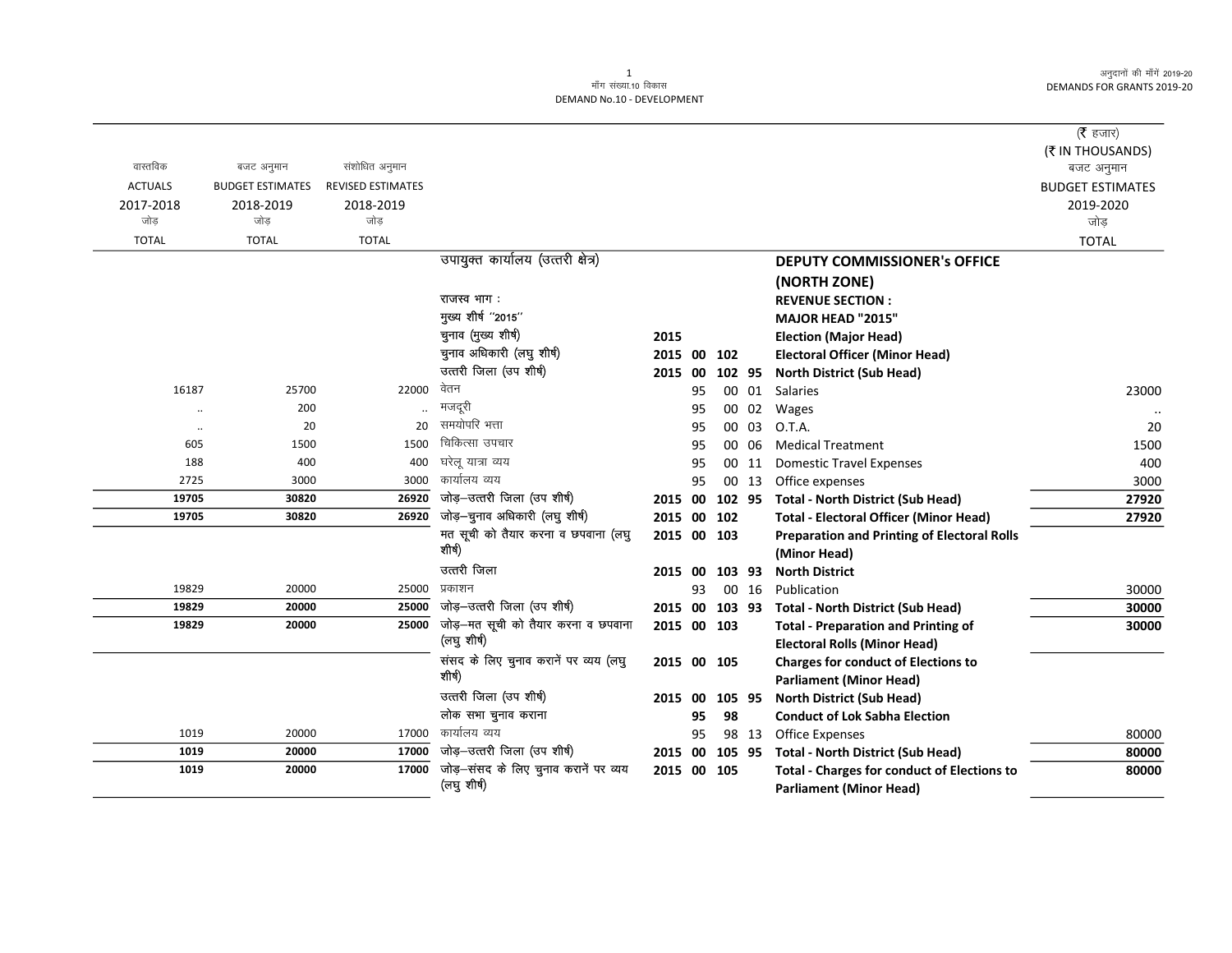|                |                         |                          |                                                  |             |    |        |       |                                                    | ( <b>रै</b> हजार)       |
|----------------|-------------------------|--------------------------|--------------------------------------------------|-------------|----|--------|-------|----------------------------------------------------|-------------------------|
|                |                         |                          |                                                  |             |    |        |       |                                                    | (₹ IN THOUSANDS)        |
| वास्तविक       | बजट अनुमान              | संशोधित अनुमान           |                                                  |             |    |        |       |                                                    | बजट अनुमान              |
| <b>ACTUALS</b> | <b>BUDGET ESTIMATES</b> | <b>REVISED ESTIMATES</b> |                                                  |             |    |        |       |                                                    | <b>BUDGET ESTIMATES</b> |
| 2017-2018      | 2018-2019               | 2018-2019                |                                                  |             |    |        |       |                                                    | 2019-2020               |
| जोड़           | जोड                     | जोड                      |                                                  |             |    |        |       |                                                    | जोड                     |
| <b>TOTAL</b>   | <b>TOTAL</b>            | <b>TOTAL</b>             |                                                  |             |    |        |       |                                                    | <b>TOTAL</b>            |
|                |                         |                          | राज्य/संघ क्षेत्र के विधान मंडलों के चुनाव       | 2015 00 106 |    |        |       | <b>Charges for conduct of Elections to</b>         |                         |
|                |                         |                          | कराने पर प्रभार (लघु शीर्ष)                      |             |    |        |       | <b>State/UT Legislature (Minor Head)</b>           |                         |
|                |                         |                          | उत्तरी जिला (उप शीर्ष)                           | 2015 00     |    | 106 96 |       | <b>North District (Sub Head)</b>                   |                         |
|                |                         |                          | चुनावों पर व्यय                                  |             | 96 | 98     |       | <b>Expenses on Election</b>                        |                         |
| 24959          | 30000                   | 5000                     | कार्यालय व्यय                                    |             | 96 |        | 98 13 | Office Expenses                                    | 60000                   |
| 24959          | 30000                   | 5000                     | जोड़-उत्तरी जिला (उप शीर्ष)                      | 2015 00     |    | 106 96 |       | <b>Total - North District (Sub Head)</b>           | 60000                   |
| 24959          | 30000                   | 5000                     | जोड़-राज्य/संघ क्षेत्र के विधान मंडलों के        | 2015 00 106 |    |        |       | <b>Total - Charges for conduct of Elections to</b> | 60000                   |
|                |                         |                          | चुनाव कराने पर प्रभार (लघु शीर्ष)                |             |    |        |       | <b>State/UT Legislature (Minor Head)</b>           |                         |
|                |                         |                          | मतदाताओं को पहचान पत्र जारी करना                 | 2015 00 108 |    |        |       | Issue of Identity Cards to voters (Minor           |                         |
|                |                         |                          | (लघु शीर्ष)                                      |             |    |        |       | Head)                                              |                         |
|                |                         |                          | उत्तरी जिला (उप शीर्ष)                           | 2015 00     |    | 108 97 |       | <b>North District (Sub Head)</b>                   |                         |
| 3424           | 5000                    | 5000                     | कार्यालय व्यय                                    |             | 97 |        | 00 13 | <b>Office Expenses</b>                             | 5000                    |
| 11443          | 12500                   | 12500                    | अन्य प्रभार                                      |             | 97 |        | 00 50 | <b>Other Charges</b>                               | 12500                   |
| 14867          | 17500                   | 17500                    | जोड़-उत्तरी जिला (उप शीर्ष)                      | 2015 00     |    | 108 97 |       | <b>Total - North District (Sub Head)</b>           | 17500                   |
| 14867          | 17500                   | 17500                    | जोड़—मतदाताओं को पहचान पत्र जारी                 | 2015 00 108 |    |        |       | Total - Issue of Identity Cards to voters          | 17500                   |
|                |                         |                          | करना (लघु शीर्ष)                                 |             |    |        |       | (Minor Head)                                       |                         |
| 80379          | 118320                  | 91420                    | जोड़-मुख्य शीर्ष "2015"                          | 2015        |    |        |       | TOTAL - MAJOR HEAD"2015"                           | 215420                  |
|                |                         |                          | मुख्य शीर्ष "2029"                               |             |    |        |       | MAJOR HEAD "2029"                                  |                         |
|                |                         |                          | भूमि राजस्व (मुख्य शीर्ष)                        | 2029        |    |        |       | Land Revenue (Major Head)                          |                         |
|                |                         |                          | भूमि अभिलेख (लघु शीर्ष)                          | 2029 00 103 |    |        |       | <b>Land Records (Minor Head)</b>                   |                         |
|                |                         |                          | उत्तरी क्षेत्र (उप शीर्ष)                        | 2029 00     |    | 103 89 |       | North Zone (Sub Head)                              |                         |
| 5971           | 8102                    | 4637                     | वेतन                                             |             | 89 |        | 00 01 | <b>Salaries</b>                                    | 5686                    |
| $\ldots$       | 125                     | 125                      | चिकित्सा उपचार                                   |             | 89 |        | 00 06 | <b>Medical Treatment</b>                           | 150                     |
| 5971           | 8227                    |                          | $\overline{4762}$ जोड़-उत्तरी क्षेत्र (उप शीर्ष) | 2029 00     |    | 103 89 |       | Total - North Zone (Sub Head)                      | 5836                    |
| 5971           | 8227                    |                          | 4762 जोड़-भूमि अभिलेख (लघु शीर्ष)                | 2029 00 103 |    |        |       | <b>Total - Land Records (Minor Head)</b>           | 5836                    |
|                |                         |                          | सरकारी संपदा का प्रबंधन (लघु शीर्ष)              | 2029 00 104 |    |        |       | <b>Management of Govt. Estate (Minor Head)</b>     |                         |
|                |                         |                          | उत्तरी क्षेत्र (उप शीर्ष)                        | 2029 00     |    |        |       | 104 91 North Zone (Sub Head)                       |                         |
| 2114           | 2894                    | 2563                     | वेतन                                             |             | 91 | 00     | 01    | Salaries                                           | 3270                    |
| 70             | 100                     | 100                      | चिकित्सा उपचार                                   |             | 91 | 00     |       | 06 Medical Treatment                               | 100                     |
|                |                         |                          |                                                  |             |    |        |       |                                                    |                         |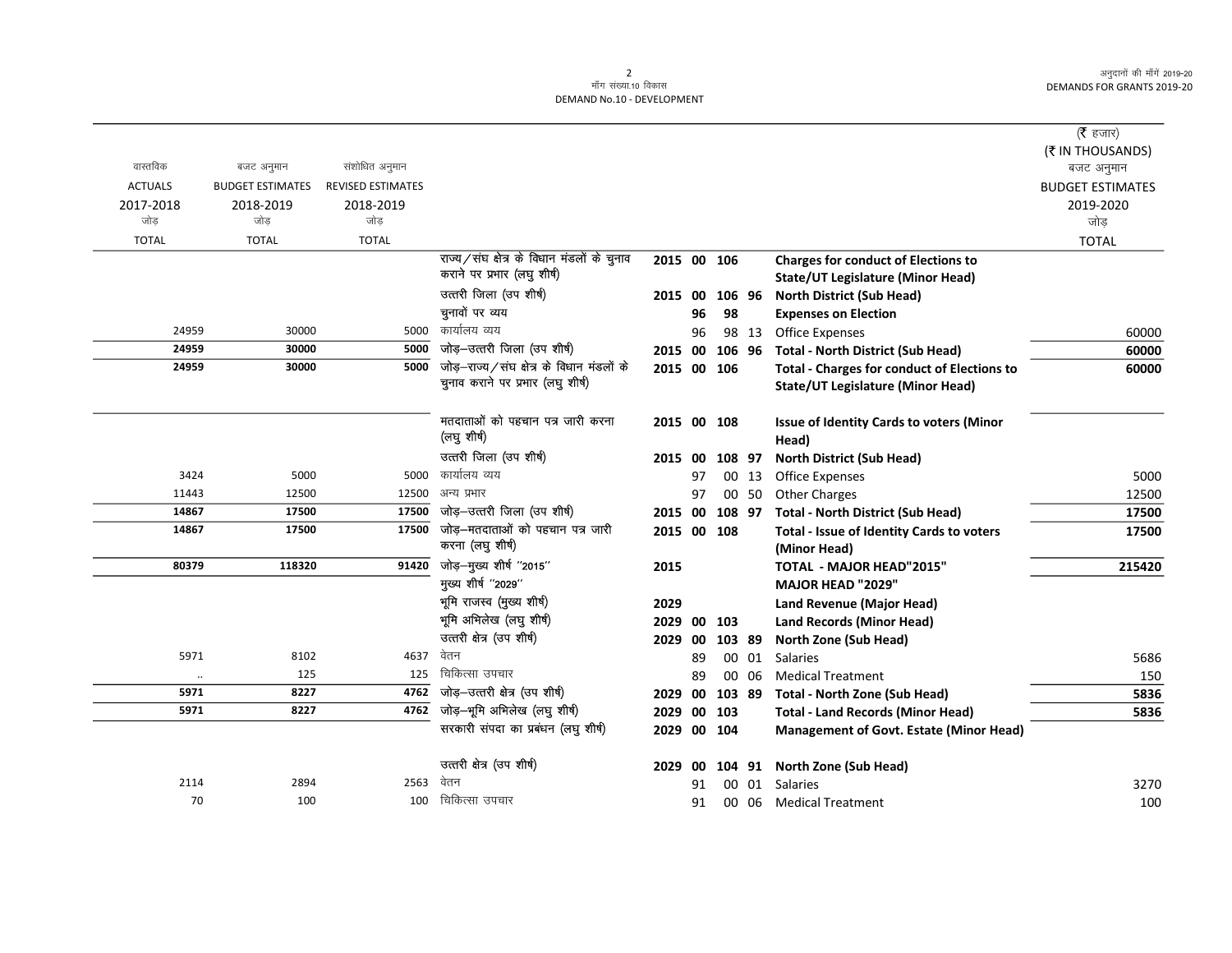|                      |                         |                          |                                          |             |    |        |       |                                                   | (रै हजार)               |
|----------------------|-------------------------|--------------------------|------------------------------------------|-------------|----|--------|-------|---------------------------------------------------|-------------------------|
|                      |                         |                          |                                          |             |    |        |       |                                                   | (₹ IN THOUSANDS)        |
| वास्तविक             | बजट अनुमान              | संशोधित अनुमान           |                                          |             |    |        |       |                                                   | बजट अनुमान              |
| <b>ACTUALS</b>       | <b>BUDGET ESTIMATES</b> | <b>REVISED ESTIMATES</b> |                                          |             |    |        |       |                                                   | <b>BUDGET ESTIMATES</b> |
| 2017-2018            | 2018-2019               | 2018-2019                |                                          |             |    |        |       |                                                   | 2019-2020               |
| जोड़                 | जोड़                    | जोड़                     |                                          |             |    |        |       |                                                   | जोड                     |
| <b>TOTAL</b>         | <b>TOTAL</b>            | <b>TOTAL</b>             |                                          |             |    |        |       |                                                   | <b>TOTAL</b>            |
| 2184                 | 2994                    | 2663                     | जोड़-उत्तरी क्षेत्र (उप शीर्ष)           |             |    |        |       | 2029 00 104 91 Total - North Zone (Sub Head)      | 3370                    |
| 2184                 | 2994                    | 2663                     | जोड़-सरकारी संपदा का प्रबंधन (लघु शीर्ष) | 2029 00 104 |    |        |       | <b>Total - Management of Govt. Estate</b>         | 3370                    |
|                      |                         |                          |                                          |             |    |        |       | (Minor Head)                                      |                         |
| 8155                 | 11221                   | 7425                     | जोड़-मुख्य शीर्ष "2029"                  | 2029        |    |        |       | <b>TOTAL - MAJOR HEAD"2029"</b>                   | 9206                    |
|                      |                         |                          | मुख्य शीर्ष "2030"                       |             |    |        |       | <b>MAJOR HEAD "2030"</b>                          |                         |
|                      |                         |                          | स्टाम्प और पंजीकरण (मुख्य शीर्ष)         | 2030        |    |        |       | <b>Stamps and Registration (Major Head)</b>       |                         |
|                      |                         |                          | स्टाम्प न्यायिक (उप मुख्य शीर्ष)         | 2030 01     |    |        |       | <b>Stamps - Judicial (Sub Major Head)</b>         |                         |
|                      |                         |                          | निर्देशन और प्रशासन (लघु शीर्ष)          | 2030 01 001 |    |        |       | Direction & Admn. (Minor Head)                    |                         |
|                      |                         |                          | उत्तरी क्षेत्र (उप शीर्ष)                | 2030 01     |    | 001 98 |       | North Zone (Sub Head)                             |                         |
| $\ddotsc$            | 1108                    | 96                       | वेतन                                     |             | 98 |        | 00 01 | Salaries                                          | 300                     |
| $\ddot{\phantom{a}}$ | 20                      | 20                       | चिकित्सा उपचार                           |             | 98 |        | 00 06 | <b>Medical Treatment</b>                          | 20                      |
| $\ddotsc$            | 1128                    | 116                      | जोड़-उत्तरी क्षेत्र (उप शीर्ष)           | 2030 01     |    |        |       | 001 98 Total - North Zone (Sub Head)              | 320                     |
| $\ddot{\phantom{a}}$ | 1128                    | 116                      | जोड़-निर्देशन और प्रशासन (लघु शीर्ष)     | 2030 01 001 |    |        |       | Total - Direction & Admn. (Minor Head)            | 320                     |
|                      |                         |                          |                                          |             |    |        |       |                                                   |                         |
| $\ddot{\phantom{0}}$ | 1128                    | 116                      | जोड़-स्टाम्प न्यायिक (उप मुख्य शीर्ष)    | 2030 01     |    |        |       | Total - Stamps - Judicial (Sub Major Head)        | 320                     |
|                      |                         |                          | पंजीकरण (उप मुख्य शीर्ष)                 |             |    |        |       |                                                   |                         |
|                      |                         |                          | निर्देशन और प्रकाशन (लघु शीर्ष)          | 2030 03     |    |        |       | <b>Registration (Sub Major Head)</b>              |                         |
|                      |                         |                          | उत्तरी क्षेत्र (उप शीर्ष)                | 2030 03 001 |    |        |       | Direction & Admn. (Minor Head)                    |                         |
| 1072                 |                         |                          | वेतन                                     | 2030 03     |    | 001 93 |       | <b>North Zone (Sub Head)</b>                      |                         |
| 5                    | 1619                    | 1169                     | चिकित्सा उपचार                           |             | 93 |        | 00 01 | Salaries                                          | 2282                    |
| 1077                 | 200                     | 200                      | जोड़-उत्तरी क्षेत्र (उप शीर्ष)           |             | 93 |        | 00 06 | <b>Medical Treatment</b>                          | 200                     |
|                      | 1819                    | 1369                     | जोड़-निर्देशन और प्रशासन (लघु शीर्ष)     | 2030 03     |    | 001 93 |       | <b>Total - North Zone (Sub Head)</b>              | 2482                    |
| 1077                 | 1819                    | 1369                     |                                          | 2030 03 001 |    |        |       | <b>Total - Direction &amp; Admn. (Minor Head)</b> | 2482                    |
| 1077                 | 1819                    | 1369                     | जोड़-पंजीकरण (उप मुख्य शीर्ष)            | 2030 03     |    |        |       | <b>Total - Registration (Sub Major Head)</b>      | 2482                    |
| 1077                 | 2947                    | 1485                     | जोड़-मुख्य शीर्ष "2030"                  | 2030        |    |        |       | <b>TOTAL - MAJOR HEAD"2030"</b>                   | 2802                    |
|                      |                         |                          | मुख्य शीर्ष "2053"                       |             |    |        |       | <b>MAJOR HEAD "2053"</b>                          |                         |
|                      |                         |                          | जिला प्रशासन (मुख्य शीर्ष)               | 2053        |    |        |       | <b>District Administration (Major Head)</b>       |                         |
|                      |                         |                          | जिला स्थापना (लघु शीर्ष)                 | 2053 00     |    | 093    |       | <b>District Estt. (Minor Head)</b>                |                         |
|                      |                         |                          | उत्तरी क्षेत्र (उप शीर्ष)                | 2053        | 00 | 093 86 |       | <b>North Zone (Sub Head)</b>                      |                         |
| 35662                | 42641                   | 40360 वेतन               |                                          |             | 86 |        |       | 00 01 Salaries                                    | 46326                   |
|                      |                         |                          |                                          |             |    |        |       |                                                   |                         |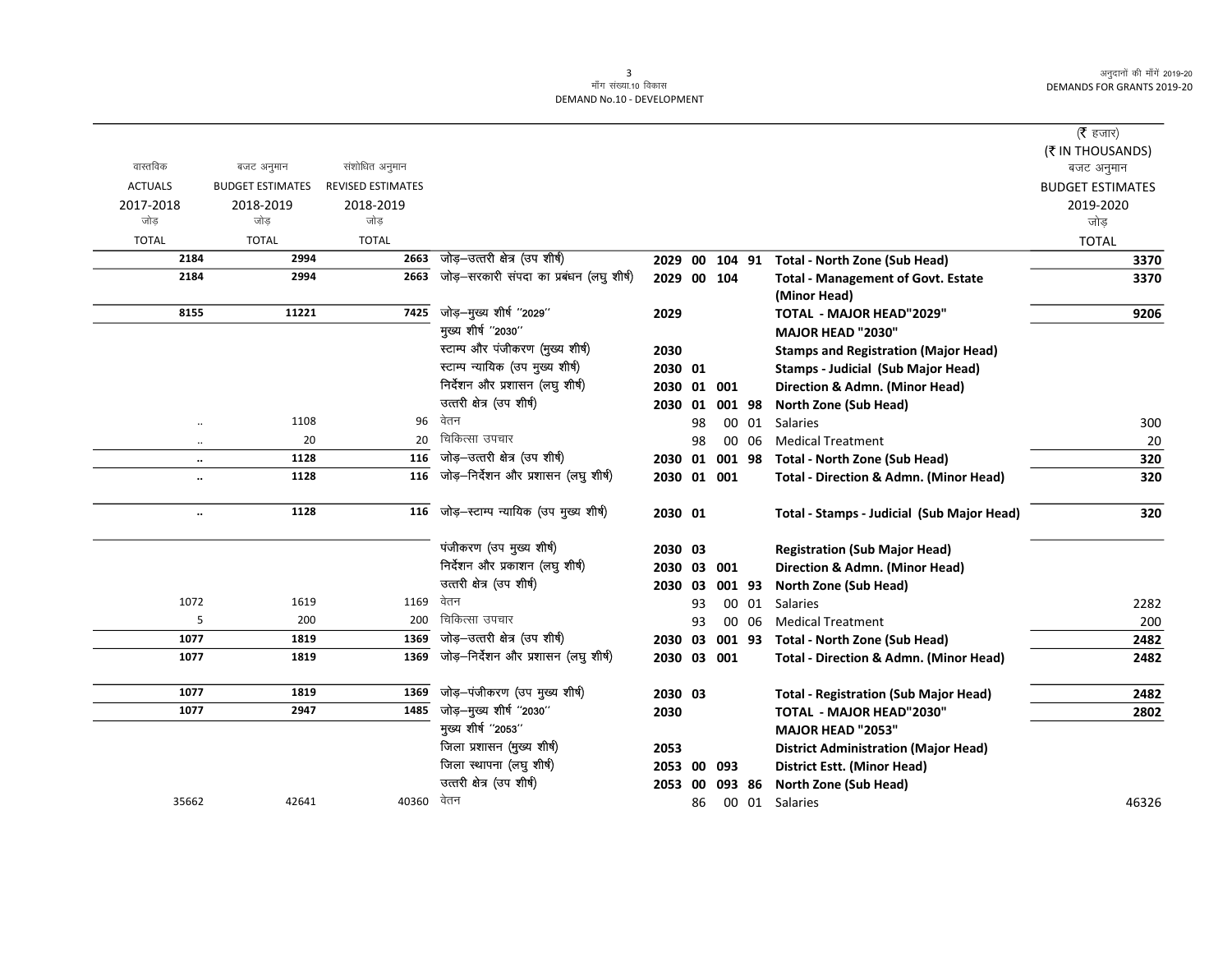$\overline{\phantom{0}}$ 

|                |                         |                          |                                          |         |                |    |        |       |                                                  |         | ( $\bar{\tau}$ हजार)    |
|----------------|-------------------------|--------------------------|------------------------------------------|---------|----------------|----|--------|-------|--------------------------------------------------|---------|-------------------------|
|                |                         |                          |                                          |         |                |    |        |       |                                                  |         | (₹ IN THOUSANDS)        |
| वास्तविक       | बजट अनुमान              | संशोधित अनुमान           |                                          |         |                |    |        |       |                                                  |         | बजट अनुमान              |
| <b>ACTUALS</b> | <b>BUDGET ESTIMATES</b> | <b>REVISED ESTIMATES</b> |                                          |         |                |    |        |       |                                                  |         | <b>BUDGET ESTIMATES</b> |
| 2017-2018      | 2018-2019               | 2018-2019                |                                          |         |                |    |        |       |                                                  |         | 2019-2020               |
| जोड            | जोड                     | जोड                      |                                          |         |                |    |        |       |                                                  |         | जोड़                    |
| <b>TOTAL</b>   | <b>TOTAL</b>            | <b>TOTAL</b>             |                                          |         |                |    |        |       |                                                  |         | <b>TOTAL</b>            |
| $\ldots$       | 5000                    | 10000                    | मजदूरी                                   |         |                | 86 |        | 00 02 | Wages                                            |         | 25000                   |
| 11             | 150                     |                          | समयोपरि भत्ता                            |         |                | 86 |        | 00 03 | O.T.A.                                           |         |                         |
| 675            | 1500                    | 1500                     | चिकित्सा उपचार                           |         |                | 86 |        | 00 06 | <b>Medical Treatment</b>                         |         | 1500                    |
| 93             | 200                     | 400                      | घरेलू यात्रा व्यय                        |         |                | 86 |        | 00 11 | <b>Domestic Travel Expenses</b>                  |         | 400                     |
|                |                         |                          | कार्यालय व्यय                            |         |                | 86 |        |       | 00 13 Office Expenses                            |         |                         |
| 46274          | 45000                   | 40000                    |                                          | स्वीकृत |                |    |        |       |                                                  | Voted   | 40000                   |
|                | $\ldots$                |                          |                                          | भारित   |                |    |        |       |                                                  | Charged |                         |
| 82715          | 94491                   | 92260                    | जोड़—उत्तरी क्षेत्र (उप शीर्ष)           |         |                |    |        |       | 2053 00 093 86 Total - North Zone (Sub Head)     |         | 113226                  |
| 82715          | 94491                   | 92260                    |                                          | स्वीकृत |                |    |        |       |                                                  | Voted   | 113226                  |
| $\ddotsc$      | $\ldots$                |                          |                                          | भारित   |                |    |        |       |                                                  | Charged | $\cdot\cdot$            |
| 82715          | 94491                   | 92260                    | जोड़–जिला स्थापना (लघु शीर्ष)            |         | 2053 00 093    |    |        |       | <b>Total- District Estt. (Minor Head)</b>        |         | 113226                  |
| 82715          | 94491                   | 92260                    |                                          | स्वीकृत |                |    |        |       |                                                  | Voted   | 113226                  |
| $\ldots$       | $\ddotsc$               | $\cdots$                 |                                          | भारित   |                |    |        |       |                                                  | Charged | $\ddotsc$               |
|                |                         |                          | अन्य स्थापना (लघु शीर्ष)                 |         | 2053 00        |    | 094    |       | <b>Other Estt. (Minor Head)</b>                  |         |                         |
|                |                         |                          | उपक्षेत्रिय कार्यालय (उप शीर्ष)          |         | 2053           | 00 | 094 99 |       | Sub-Divisional Estt. (Sub Head)                  |         |                         |
|                |                         |                          | उत्तरी क्षेत्र                           |         |                | 99 | 91     |       | <b>North Zone</b>                                |         |                         |
| 493            | 595                     | 536                      | वेतन                                     |         |                | 99 |        | 91 01 | Salaries                                         |         | 2042                    |
| 493            | 595                     |                          | 536 जोड़-उपक्षेत्रिय कार्यालय (उप शीर्ष) |         | 2053 00        |    | 094 99 |       | <b>Total - Sub-Divisional Estt. (Sub Head)</b>   |         | 2042                    |
|                |                         |                          | भूमि अधिग्रहण कार्यालय (उप शीर्ष)        |         | 2053 00        |    | 094 85 |       | Land Acquisition Estt. (Sub Head)                |         |                         |
|                |                         |                          | उत्तरी क्षेत्र                           |         |                | 85 | 98     |       | <b>North Zone</b>                                |         |                         |
| 1712           | 2334                    | 1759                     | वेतन                                     |         |                | 85 |        | 98 01 | Salaries                                         |         | 2599                    |
| $\ldots$       | 200                     | 200                      | विज्ञापन एवं प्रचार                      |         |                | 85 |        | 98 26 | Advertisement & Publicity                        |         | 200                     |
| 3867           | 7000                    | 5000                     | व्यावसायिक सेवायें                       |         |                | 85 | 98     | -28   | <b>Professional Services</b>                     |         | 7000                    |
| 5579           | 9534                    | 6959                     | जोड़- भूमि अधिग्रहण कार्यालय (उप शीर्ष)  |         | 2053 00        |    | 094 85 |       | <b>Total - Land Acquisition Estt. (Sub Head)</b> |         | 9799                    |
| 6072           | 10129                   | 7495                     | जोड़— अन्य स्थापना (लघु शीर्ष)           |         | 2053 00        |    | 094    |       | <b>Total - Other Estt. (Minor Head)</b>          |         | 11841                   |
|                |                         |                          | अन्य व्यय (लघु शीर्ष)                    |         | 2053 00 800    |    |        |       | <b>Other Expenditure (Minor Head)</b>            |         |                         |
|                |                         |                          | जिला शहरी विकास ऐजेंसी को अनुदान (डी.    |         | 2053 00 800 68 |    |        |       | <b>Grants to District Urban Development</b>      |         |                         |
|                |                         |                          | यूडी.ए.) उत्तरी जिला (उप शीर्ष)          |         |                |    |        |       | Agency (DUDA) District North (Sub Head)          |         |                         |
|                | 1400                    |                          | सहायता अनुदान–सामान्य                    |         |                | 68 |        |       | 00 31 Grants-in-aid-General                      |         |                         |
|                |                         |                          |                                          |         |                |    |        |       |                                                  |         |                         |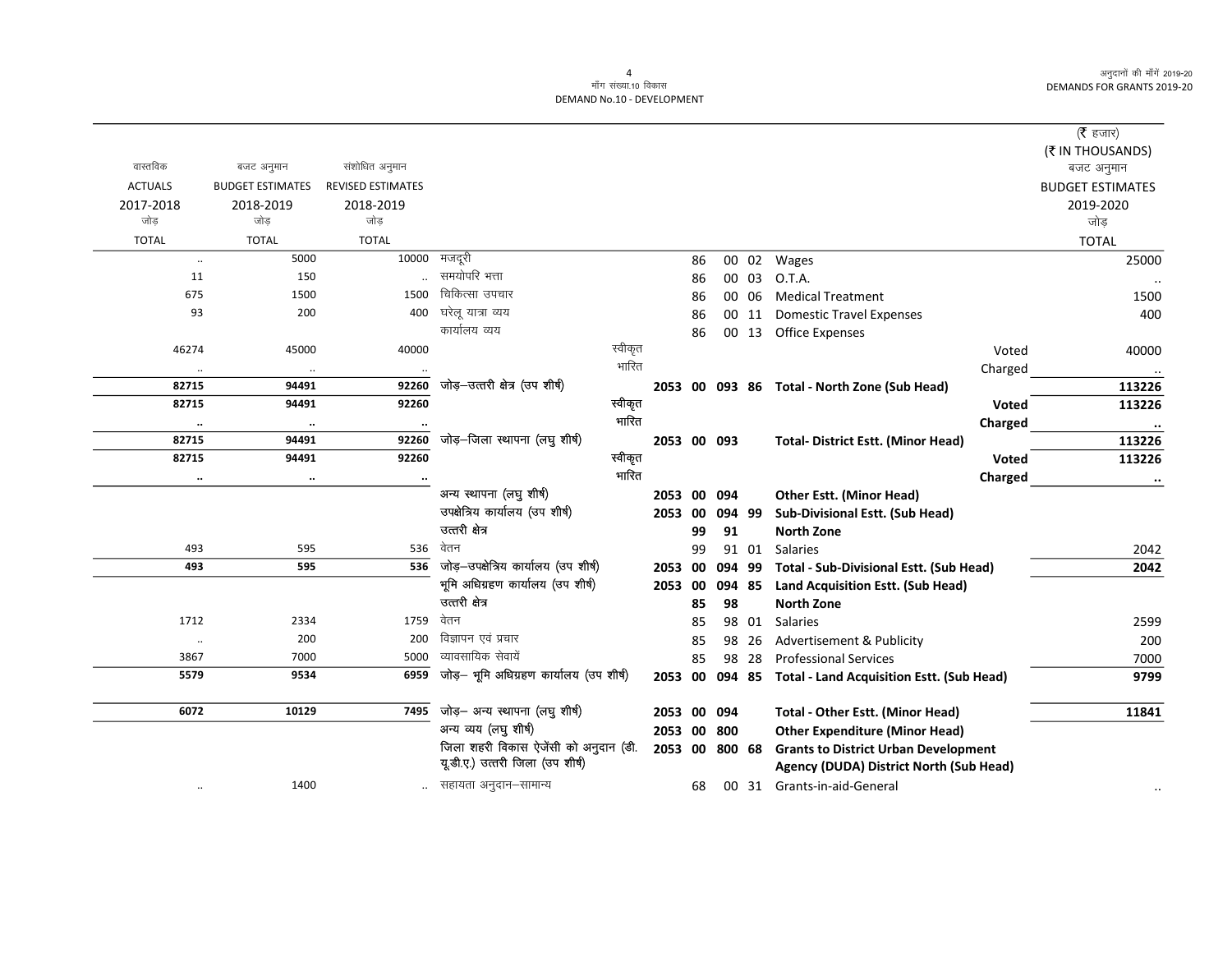|                      |                         |                          |                                              |                |    |                |       |                                                   | ( $\bar{\tau}$ हजार)           |
|----------------------|-------------------------|--------------------------|----------------------------------------------|----------------|----|----------------|-------|---------------------------------------------------|--------------------------------|
| वास्तविक             | बजट अनुमान              | संशोधित अनुमान           |                                              |                |    |                |       |                                                   | (₹ IN THOUSANDS)<br>बजट अनुमान |
| <b>ACTUALS</b>       | <b>BUDGET ESTIMATES</b> | <b>REVISED ESTIMATES</b> |                                              |                |    |                |       |                                                   | <b>BUDGET ESTIMATES</b>        |
| 2017-2018            | 2018-2019               | 2018-2019                |                                              |                |    |                |       |                                                   | 2019-2020                      |
| जोड                  | जोड                     | जोड़                     |                                              |                |    |                |       |                                                   | जोड                            |
| <b>TOTAL</b>         | <b>TOTAL</b>            | <b>TOTAL</b>             |                                              |                |    |                |       |                                                   | <b>TOTAL</b>                   |
| $\ddot{\phantom{a}}$ | 1400                    |                          | जोड़–जिला शहरी विकास ऐजेंसी को               | 2053 00 800 68 |    |                |       | <b>Total: Grants to District Urban</b>            |                                |
|                      |                         |                          | अनुदान (डी.यू.डी.ए.) उत्तरी जिला (उप         |                |    |                |       | <b>Development Agency (DUDA) District</b>         |                                |
|                      |                         |                          | शीर्ष)                                       |                |    |                |       | <b>North (Sub Head)</b>                           |                                |
| $\ddotsc$            | 1400                    |                          | जोड़-अन्य व्यय (लघु शीर्ष)                   |                |    | 2053 00 800    |       | <b>Total - Other Expenditure (Minor Head)</b>     |                                |
| 88787                | 106020                  |                          | 99755 जोड़-मुख्य शीर्ष "2053"                | 2053           |    |                |       | <b>TOTAL - MAJOR HEAD"2053"</b>                   | 125067                         |
| 88787                | 106020                  | 99755                    | स्वीकृत                                      |                |    |                |       | Voted                                             | 125067                         |
| $\ldots$             | $\ldots$                |                          | भारित                                        |                |    |                |       | Charged                                           |                                |
|                      |                         |                          | मुख्य शीर्ष "2054"                           |                |    |                |       | <b>MAJOR HEAD "2054"</b>                          |                                |
|                      |                         |                          | राजकोष और लेखा प्रशासन (मुख्य शीर्ष)         | 2054           |    |                |       | <b>Treasury and Accounts Administration</b>       |                                |
|                      |                         |                          |                                              |                |    |                |       | (Major Head)                                      |                                |
|                      |                         |                          | राजकोष स्थापना (लघु शीर्ष)                   | 2054           | 00 | 097            |       | <b>Treasury Estt. (Minor Head)</b>                |                                |
|                      |                         |                          | उत्तरी क्षेत्र (उप शीर्ष)                    | 2054           | 00 | 097 98         |       | North Zone (Sub Head)                             |                                |
| 1847                 | 2452                    | 1975                     | वेतन                                         |                | 98 |                | 00 01 | <b>Salaries</b>                                   | 2065                           |
| $\ddot{\phantom{a}}$ | 40                      | 40                       | चिकित्सा उपचार                               |                | 98 |                | 00 06 | <b>Medical Treatment</b>                          | 40                             |
| 1847                 | 2492                    | 2015                     | जोड़-उत्तरी क्षेत्र (उप शीर्ष)               |                |    | 2054 00 097 98 |       | <b>Total - North Zone (Sub Head)</b>              | 2105                           |
| 1847                 | 2492                    | 2015                     | जोड़-राजकोष स्थापना (लघु शीर्ष)              | 2054 00 097    |    |                |       | <b>Total - Treasury Estt. (Minor Head)</b>        | 2105                           |
| 1847                 | 2492                    | 2015                     | जोड़-मुख्य शीर्ष "2054"                      | 2054           |    |                |       | <b>TOTAL - MAJOR HEAD"2054"</b>                   | 2105                           |
|                      |                         |                          | मुख्य शीर्ष "2235"                           |                |    |                |       | <b>MAJOR HEAD "2235"</b>                          |                                |
|                      |                         |                          | सामाजिक सुरक्षा एव कल्याण (मुख्य शीर्ष)      | 2235           |    |                |       | <b>Social Security &amp; Welfare (Major Head)</b> |                                |
|                      |                         |                          | पुर्नवास (उप मुख्य शीर्ष)                    | 2235 01        |    |                |       | <b>Rehabilitation (Sub Major Head)</b>            |                                |
|                      |                         |                          | अन्य राहत उपाय (लघु शीर्ष)                   |                |    | 2235 01 200    |       | <b>Other Relief Measures (Minor Head)</b>         |                                |
|                      |                         |                          | उत्तरी क्षेत्र (उप शीर्ष)                    | 2235 01 200 85 |    |                |       | North Zone (Sub Head)                             |                                |
|                      |                         |                          | जम्मू एवं कश्मीर के विस्थापितों के संबंध में |                | 85 | 98             |       | Payment of Monthly Ad-hoc relief in               |                                |
|                      |                         |                          | मासिक तदर्थ राहत का भुगतान                   |                |    |                |       | respect of J&K Migrants                           |                                |
|                      |                         |                          | अन्य प्रभार                                  |                | 85 |                | 98 50 | <b>Other Charges</b>                              |                                |
| 17960                | $\ddot{\phantom{a}}$    |                          | स्वीकृत                                      |                |    |                |       | Voted                                             |                                |
| $\ddotsc$            | $\ddot{\phantom{a}}$    |                          | भारित                                        |                |    |                |       | Charged                                           |                                |
| 17960                | $\ldots$                |                          | जोड़-उत्तरी क्षेत्र (उप शीर्ष)               |                |    |                |       | 2235 01 200 85 Total - North Zone (Sub Head)      | $\ddot{\phantom{0}}$           |
| 17960                | $\ddot{\phantom{a}}$    |                          | स्वीकृत                                      |                |    |                |       | Voted                                             | $\cdot\cdot$                   |
| $\cdots$             | $\ddotsc$               |                          | भारित                                        |                |    |                |       | <b>Charged</b>                                    | $\cdot \cdot$                  |